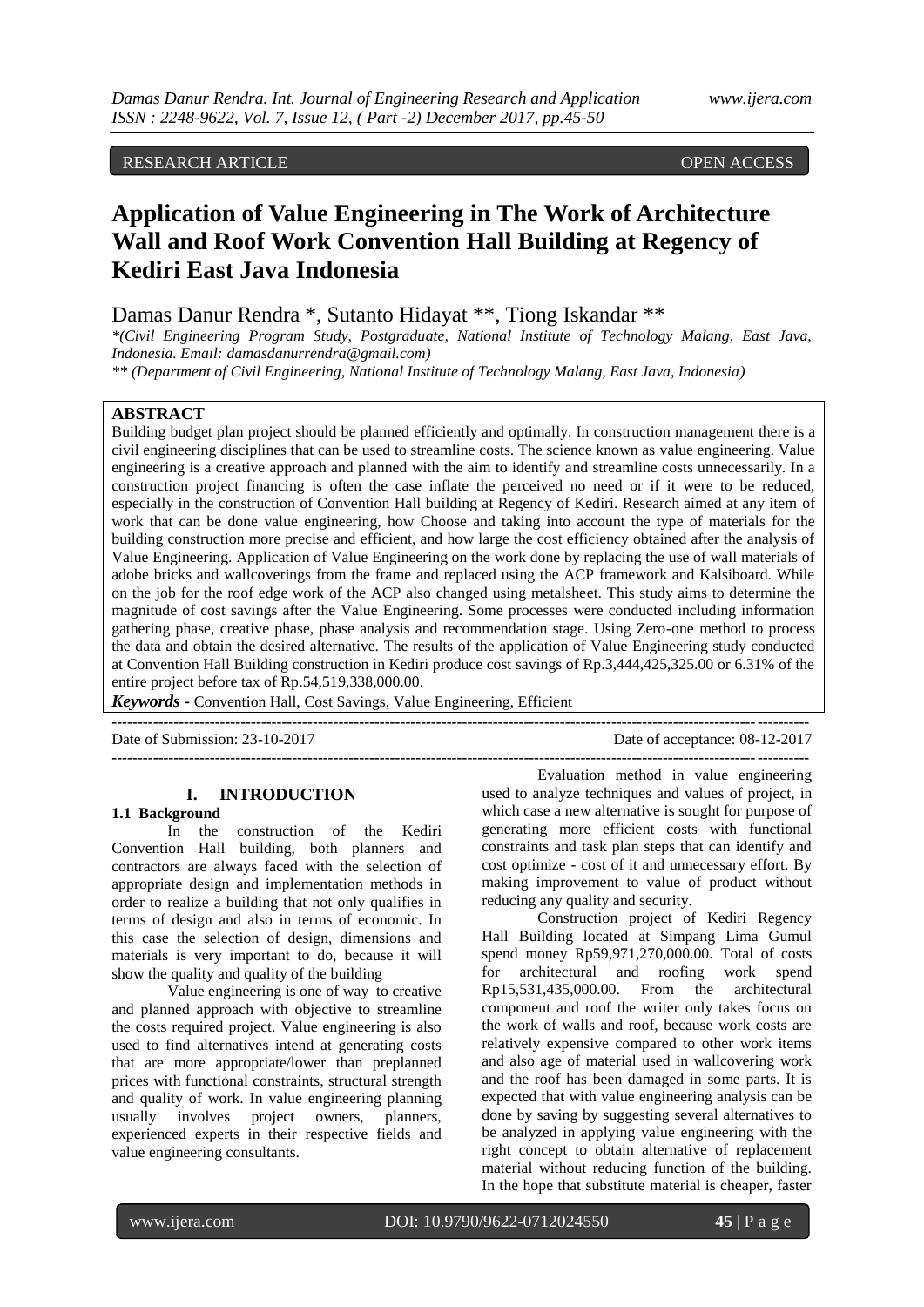to work, and does not reduce the quality and aesthetics of the starting material.

1.2 Problem of the Study

According to the background, it can be formulated as follow:

- 1. What kind alternative of material is most effective and efficient after done value engineering in the work of wall and roof architecture at Project Development Building Convention Hall Kediri Regency?
- 2. How much cost savings and percentage of the overall building obtained in the work of wall and roof architecture on project development Convention Hall Kediri after value engineering?

## **1.3 Research Purpose**

We can conclude the purpose of this research base on the problem above, it can be formulated as follow:

- 1. Obtain most effective and efficient job alternative after value engineering in the work of wall and roof architecture at the Covention Hall Building Project Kediri Regency.
- 2. Calculate cost savings and percentage of the overall building obtained in work of wall and roof architecture at development project Convention Hall Kediri District after done value engineering.

# **II. REVIEW OF RELATED LITERARURE**

# **2.1 Value Engineering**

Zimmerman dan Hart in Donomartono (1999) Value Engineering is "a value study on a project or product that is being developed. It analisys the cost the project as it being designed". The approach is to analysis of value to its function, so that value engineering always be oriented to value. In value engineering, performance improvements and not by reducing costs. Cost savings obtained are not the main results to be achieved from the use of the value engineering method.With value engineering applied, it is expected that product will have an increase. Value engineering is always based on the required functions and values obtained.

#### **2.2 Information Stage**

Gather much information as possible which includes information about the system, structure, and cost of the object being studied. Techniques can be used in the information stage, breakdown, cost model and function analysis.

#### **2.3 Creative Stage**

According Hutabarat (1995) creative stage is develop as many alternatives as possible that can fulfill the primary or principal functions. For that needed emergence of ideas to multiply alternatives to be selected.

## **2.4 Analysis Stage**

Evaluate alternatives that have been established and make the largest value selection. This stage also answers question of what to do and how it costs.

Analysis of ideas or alternatives. Bad ideas are eliminated. Alternatives or ideas that arise formulated and considered the advantages and disadvantages are viewed from various angles, then made a ranking of the assessment results. In evaluating can use technique among others, paired comparison method.

## **2.5 Development Stage**

According Donomartono (1999) at this stage of development it prepares all ideas or opinions as a whole to be examined into preliminary designs, drawn up solutions, estimated in life cycle cost from original design and with newly proposed designs, then presented value. According Pujawan (1995) life of cycle cost in an item is the amount of all expenditures associated with the item since it is designed until it is not used anymore.

## **2.6 Recommended Stage**

This stage oral presentation to all parties involved in understanding alternatives to be selected in a value engineering proposal that can be submitted briefly, clearly, quickly and without discouraging either party. This recommendation will be used to convince the owner or decision making.

## 2.7 Alternative Wall Materials and Roof

Materials technology of building materials evolves as need for strong and environmentally friendly building, one of them are light weight autoclave aerated concrete; lightweight concrete lightweight concrete brick; brick; lightweight concrete. the roof is the cover of a house or building at the top; roof metal sheet (made of aluminum and zinc); polycarbonate roof; acrylic roof.

## **III. RESEARCH METHODOLOGY**

In this research using research method type of descriptive. According to Bogdan and Biklen (1982) case studies are a detailed test of one background or one subject or one document storage or one particular event. Winarno (1982) limits the case study approach as an approach by focusing on an intensive and detailed case. While Yin (1986) provides more technical limitations with an emphasis on its characteristics. Ary, Jacobs, and Razavieh (1979) explained that in case studies the researcher should try to test the unit or individual in depth.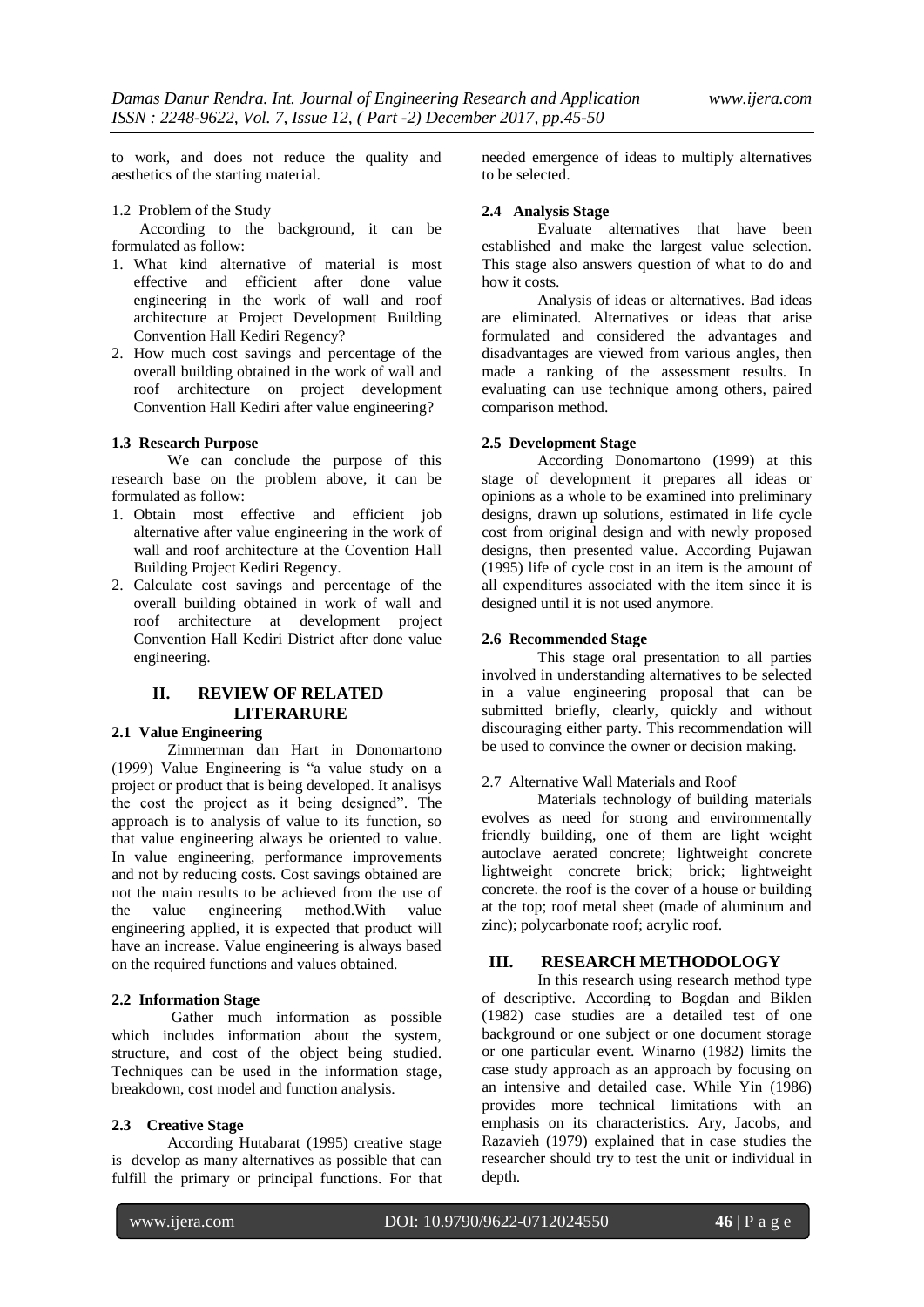Before conducting the research process, researchers must conduct preparation stage, including collecting or mencarai project data. Search data can be done either to consultants, contractors or to Public Works Department that handles large projects. After obtaining the project data then the researchers conducted a survey to the project site to get an overview of field conditions. In addition, the researchers also conducted literature studies both through books libraries, internet, regulations of the Ministry of Public Works and other regulations that can be used as reference material and additional.

Data used in this study are grouped into 2 (two), namely: Primary data used in conducting value engineering analysis, in the form of technical data from the project, such as bestek drawings, budget plan and work plan and terms; Secondary data are supporting data which can be used as input and reference in value engineering analysis, such as list of unit price and worker analysis, material data or building materials used, heavy equipment data, labor data, building regulations buildings from the Ministry of Public Works and other data that can be used as a reference in analyzing value engineering.

From datas that has been collected, it is done value engineering analysis to produce a saving cost. Value engineering analysis is conducted in three stages, namely: information stage, efforts to obtain as much information as relevant to the study object to be evaluated, where the data and information are processed according to the need in the next stage; creative stage, in value engineering, creative thinking is a very important thing in developing ideas to bring up alternatives of elements that still fulfill that function, then organized systematically; stage analysis, calculate the value/cost of the work item with the offered design alternatives. In calculating the cost can be reviewed in terms of materials, labor, time and dimensions of work items. In this stage, delivering their contents by using the method of Paired Comparison.

## **IV. ANALYSIS AND DISCUSSION 4.1 Information Stage**

In conducting value engineering studies, originalitas planning data on the construction of Kediri District Hall building is necessary. This data used as a reference for the function and usefulness of the building will not change from original plan.

## **4.1.1 Project Initial Condition**

In this Convention Hall building project, Value Engineering analysis will be done on wall and roof.

## **TABLE 1:** Project Initial Conditions

| NO |                                          | <b>TYPE OF WORK</b>                |  |  |  |  |  |
|----|------------------------------------------|------------------------------------|--|--|--|--|--|
|    |                                          | WALL.                              |  |  |  |  |  |
|    |                                          | Brick pairs                        |  |  |  |  |  |
|    | 1: 3 plaster for walls<br>$\overline{2}$ |                                    |  |  |  |  |  |
|    | 3                                        | Frame and ACP 4 mm wall coverings  |  |  |  |  |  |
| II | <b>ROOF</b>                              |                                    |  |  |  |  |  |
|    | 1                                        | Glass stopsol 8 mm blue tempered   |  |  |  |  |  |
|    | $\gamma$                                 | Frame and ACP 4 mm roofing coating |  |  |  |  |  |

Source: CV Ghaniyyu Engineering and Dinas PU Kab. Kediri

## **4.2 Creative Stage**

The ideas that emerge can be proposed in order to do the application of value engineering on development projects Kediri Convention Hall Building.

## **4.2.1Option of Work Item**

Because the structural work has a dimension (size) that meets the applicable standard security requirements as well as the new value engineering analysis will be applied after the preparatory work, then there will be 2 (two) types of work to be done value engineering there are: wall work and roof work.

Alternative design work wall and roof work on the application of value engineering is as follows: 1 Wall

There are two potential jobs for doing value engineering there are:

a Wall, ie replacing brick material with other alternatives: brick, light brick, or lightweight concrete.

b Wallcovering, ie replacing ACP material with other alternatives: kalsiboard, GRC panel, or stainless plate material.

2 Roof

Planning use new material on the roof cover job by not changing the function of the building. The new material planning is as follows:

a Replace the curved glass roof cover with other alternative materials: polycarbonate, acrylic, or metalsheet.

b Replace ACP roof cover with other alternative materials: polycarbonate, acrylic or metalsheet.

## **4.3 Analysis Stage**

In this stage an analysis of ideas or alternatives is provided. Bad ideas are eliminated. Alternatives or ideas that arise formulated and considered the advantages and disadvantages are viewed from various angles, then made a ranking of the assessment results. In evaluating it can use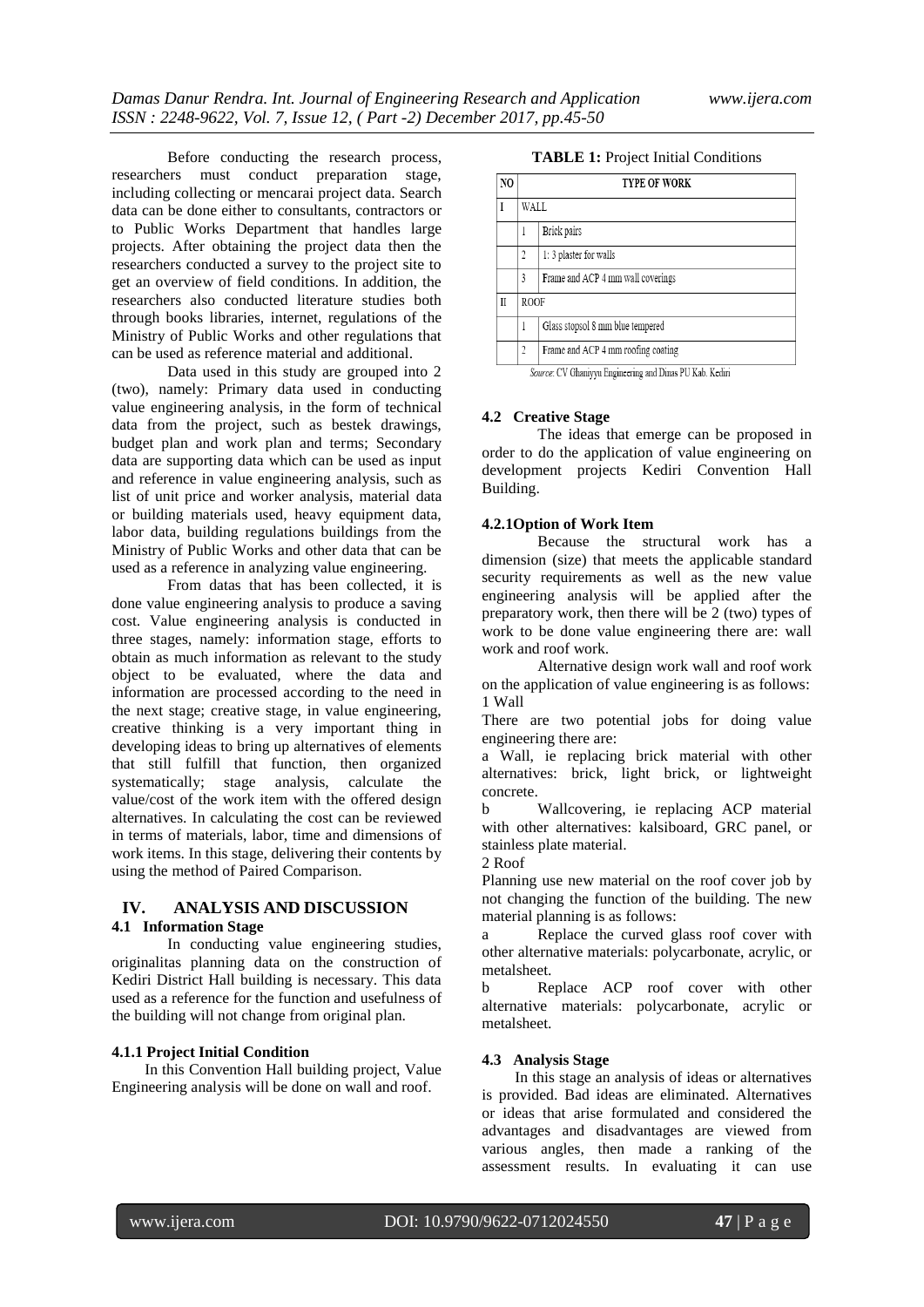techniques such as, zero one method and evaluation matrix.

4.3.1 Wall Analysis

From the selected alternative rankings of wall work, then we look for the weights of each criterion using the Zero-One method as seen in Table 2 below.

**TABLE 2:** Zero One Method for Determining Weights

| Criteria                | No.           | Criteria |          |          |          |          | Total | Weight         |          |
|-------------------------|---------------|----------|----------|----------|----------|----------|-------|----------------|----------|
|                         |               | A        | B        | C        | D        | E        | F     |                |          |
| Cost                    | $\mathbf{A}$  | X        |          |          |          |          |       | 5              | 0,333    |
| Implementation of Field | B             | $\theta$ | X        |          |          | $\theta$ |       | 3              | 0.200    |
| Technology              | $\mathcal{C}$ | $\theta$ | $\theta$ | X        | $\theta$ | $\theta$ | 1     |                | 0.067    |
| Quality Control         | D             | $\theta$ | $\theta$ |          | X        | $\theta$ |       | $\mathfrak{D}$ | 0.133    |
| Strength                | E             | $\theta$ |          |          |          | Χ        |       | 4              | 0.267    |
| Aesthetics              | F             | $\theta$ | $\theta$ | $\theta$ | $\theta$ | $\theta$ | X     | $\theta$       | $\theta$ |
| Sumber: Hasil Analisa   |               |          |          |          |          |          |       |                |          |

The method of implementing this zero one method is to collect functions of the same level, then arranged in a square shaped zero one matrix. After that, the assessment of the functions in pairs, so that matrix will be filled X. The values in this matrix are then added by line and collected in sum column. And the results of calculations can be seen as below.

**TABLE 3:** Relative Weighing Alternative Selection

|                |                         | Criteria       |                |                |                         |                         |                |       |                |                 |
|----------------|-------------------------|----------------|----------------|----------------|-------------------------|-------------------------|----------------|-------|----------------|-----------------|
| No             | <b>Alternative</b>      | $\mathbf{A}$   | B              | $\mathbf C$    | D                       | E                       | F              | Total | Rank           | <b>Selected</b> |
|                |                         | 0,333          | 0,200          | 0.067          | 0,133                   | 0.267                   | $\mathbf{0}$   |       |                |                 |
| $\mathbf{I}$   | Batako                  | $\overline{4}$ | $\overline{4}$ | $\overline{4}$ | $\boldsymbol{A}$        | $\overline{3}$          | $\overline{2}$ | 3,733 | 1              |                 |
|                |                         | 1,332          | 0,800          | 0.268          | 0.532                   | 0.801                   | $\bf{0}$       |       |                |                 |
| $\overline{c}$ | Lightweight             | $\overline{c}$ | 3              | $\overline{c}$ | $\overline{\mathbf{3}}$ | $\overline{\mathbf{3}}$ | $\overline{4}$ | 2,600 | 3              |                 |
|                | <b>Brick</b>            | 0,666          | 0,600          | 0.134          | 0.399                   | 0.801                   | $\mathbf 0$    |       |                |                 |
| $\overline{3}$ | Light                   | $\overline{c}$ | $\overline{c}$ |                | $\overline{c}$          | $\overline{4}$          | $\overline{4}$ | 2.467 | $\overline{4}$ |                 |
|                | Concrete                | 0,666          | 0,400          | 0,067          | 0.266                   | 1,068                   | $\bf{0}$       |       |                |                 |
| $\overline{4}$ | <b>Brick</b>            | $\Delta$       | $\overline{4}$ | $\overline{4}$ | $\overline{\mathbf{3}}$ | $\overline{c}$          | $\overline{2}$ |       |                |                 |
|                |                         | 1,332          | 0.800          | 0.268          | 0.399                   | 0.534                   | $\mathbf{0}$   | 3.333 | $\overline{a}$ |                 |
|                | Source: Analysis Result |                |                |                |                         |                         |                |       |                |                 |

#### **4.3.2 Roof Analysis**

From the selected alternative rankings of wall work, then we look for the weights of each criterion using the Zero-One method as seen in Table 4 below.

**TABLE 4:** Zero One Method for Determining Weights

| Criteria                | N0 | Criteria |          |          |          |          | Total | Weight         |          |
|-------------------------|----|----------|----------|----------|----------|----------|-------|----------------|----------|
|                         |    | A        | B        | C        | D        | E        | F     |                |          |
| Cost                    | A  | X        |          | 1        | 1        | 1        | 1     | 5              | 0,333    |
| Implementation of Field | B  | $\theta$ | X        | 1        |          | $\theta$ | 1     | 3              | 0.200    |
| Technology              | C  | $\theta$ | $\theta$ | X        | $\theta$ | $\theta$ | 1     |                | 0,067    |
| <b>Quality Control</b>  | D  | $\theta$ | $\theta$ | 1        | X        | $\theta$ | 1     | $\mathfrak{D}$ | 0,133    |
| Strength                | E  | $\theta$ |          | 1        | 1        | X        | 1     | 4              | 0.267    |
| Aesthetics              | F  | $\theta$ | $\theta$ | $\theta$ | $\theta$ | $\theta$ | X     | $\theta$       | $\theta$ |

Source: Analysis Result

The method of implementing this zero one method is to collect functions of the same level, then arranged in a square shaped zero one matrix. After that, the assessment of the functions in pairs, so that matrix will be filled X. The values in this matrix are then added by line and collected in sum column. And the results of calculations can be seen as below.

**TABLE 5:** Relative Weighing Alternative Selection

|                | Criteria      |                     |                          |                          |                           |                           |                |       |                |          |
|----------------|---------------|---------------------|--------------------------|--------------------------|---------------------------|---------------------------|----------------|-------|----------------|----------|
| No.            | Alternatif    | A                   | B                        | C                        | D                         | E                         | F              | Total | Rank           | Selected |
|                |               | 0,333               | 0.200                    | 0.067                    | 0,133                     | 0,267                     | $\mathbf{0}$   |       |                |          |
| $\mathbf{1}$   | Polycarbonate | $\ddot{\mathbf{3}}$ | $\overline{4}$           | $\overline{4}$           | 4                         | 3                         | $\overline{2}$ | 3,400 | $\overline{c}$ |          |
|                |               | 0.999               | 0.800                    | 0,268                    | 0,532                     | 0,801                     | $\mathbf{0}$   |       |                |          |
| $\overline{c}$ | Acrylic       | $\overline{c}$      | $\overline{\mathcal{L}}$ | $\overline{\mathcal{L}}$ | $\overline{\mathfrak{Z}}$ | $\overline{\mathfrak{Z}}$ | $\overline{4}$ | 2,000 | 3              |          |
|                |               | 0.666               | 0.400                    | 0.134                    | 0,266                     | 0,534                     | $\mathbf{0}$   |       |                |          |
| 3              | Metalsheet    | $\overline{4}$      | $\overline{4}$           | $\overline{4}$           | 4                         | 3                         | 2              |       | 1              |          |
|                |               | 1,332               | 0.800                    | 0.268                    | 0,532                     | 0,801                     | $\mathbf{0}$   | 3,733 |                |          |
| $\overline{4}$ | Blue          | $\overline{2}$      | $\overline{\mathcal{L}}$ | 1                        | 1                         | $\overline{\mathbf{3}}$   | $\overline{4}$ |       |                |          |
|                | Tempered      | 0,666               | 0.400                    | 0,067                    | 0,133                     | 0,801                     | $\mathbf{0}$   | 2,067 | $\overline{4}$ |          |
|                | Glass         |                     |                          |                          |                           |                           |                |       |                |          |

Source: Analysis Result

#### **4.4 Development Stage**

In this stage, the alternative chosen from the anallic phase, calculated cost. For more details the results of the cost analysis after application of value engineering can be seen in the following table.

| <b>TABLE 6:</b> Sub Works Cost Analysis After Value |  |
|-----------------------------------------------------|--|
| Engineering                                         |  |

|                | <b>JOB DESCRIPTION</b>           | <b>DESIGN VE</b>  |
|----------------|----------------------------------|-------------------|
|                | Wall                             |                   |
|                | Batako                           | Rp.459.988.200,00 |
| $\overline{2}$ | Kalsiboard and Frame             | Rp.312.453.600,00 |
|                | Roof                             |                   |
|                | Curved Roof Cover Metal Sheet    | Rp.276.294.200,00 |
| $\overline{2}$ | Closing Edge of Metal Sheet Edge | Rp.236.583.900,00 |
|                |                                  |                   |

Source: Analysis Result

## **4.5 Presentation Stage**

As the final stage of value engineering method, at this stage a proposal is made by presenting a large cost savings and a large percentage of savings from construction of Kediri District Hall Building can be seen in the following table.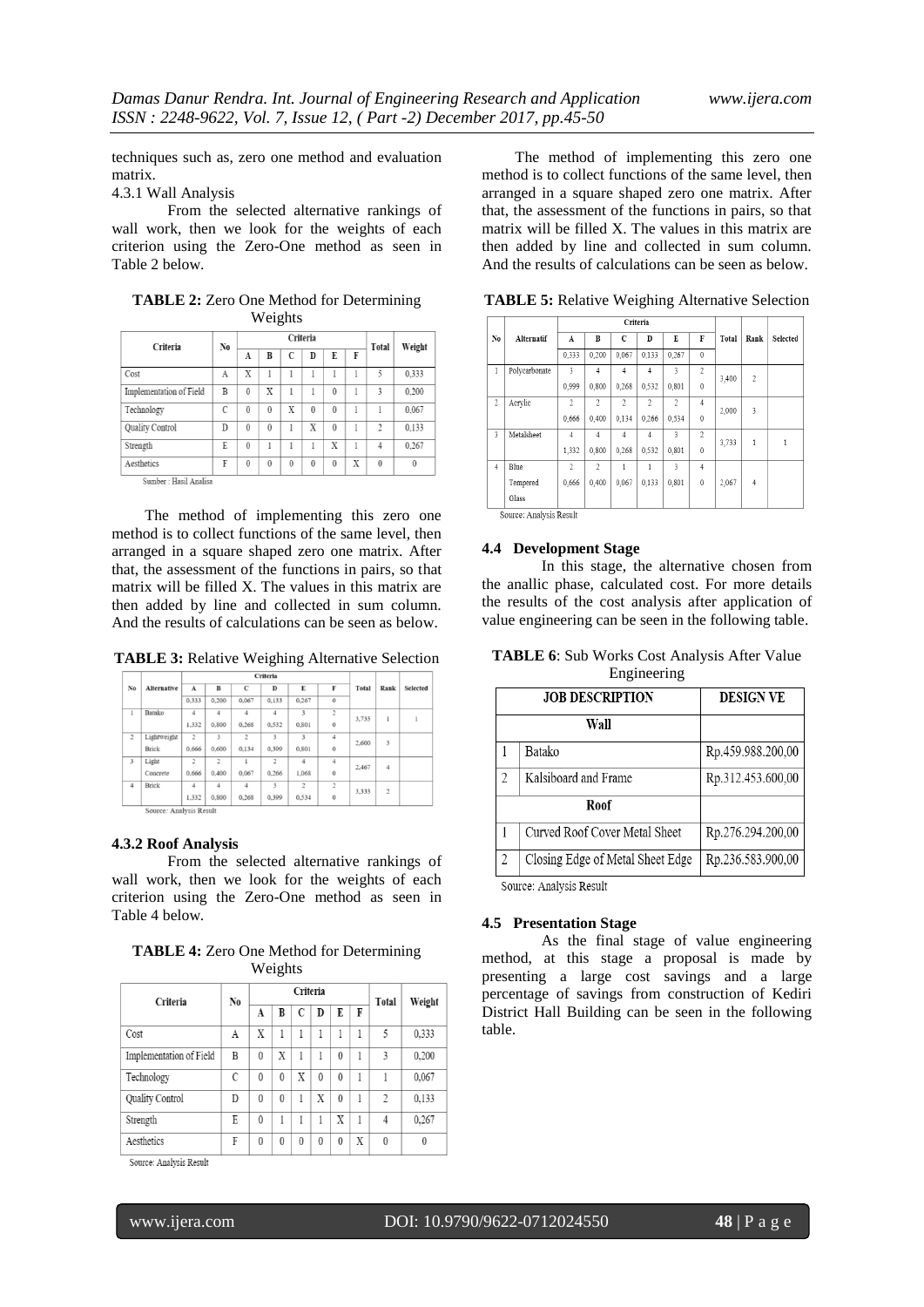|                      | Existing              | <b>Alternatif VE</b>        |                    |  |  |  |  |
|----------------------|-----------------------|-----------------------------|--------------------|--|--|--|--|
| 1. Brick Wall        | 543.784.500,00<br>Rp. | 1. Batako                   | Rp. 459.988.200,00 |  |  |  |  |
| 2. Wallcoverings ACP | Rp. 2.634.324.525,00  | 2. Wallcoverings Kalsiboard | Rp. 312.453.600,00 |  |  |  |  |
|                      |                       |                             |                    |  |  |  |  |
| <b>COST</b>          |                       |                             |                    |  |  |  |  |
|                      | Existing              | <b>Value Engineering</b>    |                    |  |  |  |  |
|                      | Rp. 3.178.109.025,00  | Rp. 772.441.800,00          |                    |  |  |  |  |
| <b>Savings</b>       |                       |                             |                    |  |  |  |  |
| Rp. 2.405.667.225,00 |                       |                             |                    |  |  |  |  |
| 75,69 %              |                       |                             |                    |  |  |  |  |

| TABLE 7: Cost Analysis Wall Item of Value Engineering |  |  |
|-------------------------------------------------------|--|--|
|-------------------------------------------------------|--|--|

Source: Analysis Result

| TABLE 8: Cost Analysis Roof Item of Value Engineering |  |  |
|-------------------------------------------------------|--|--|
|                                                       |  |  |

| Existing             |                    | Alternatif VE                                        |  |  |  |  |  |
|----------------------|--------------------|------------------------------------------------------|--|--|--|--|--|
| 1. Glass Roof Cover  | Rp. 763.190.000,00 | 1. Curve Roof Cover Metalsheet<br>Rp. 276.294.200,00 |  |  |  |  |  |
| 2. Edge Roof ACP     | Rp. 864.315.900,00 | Rp. 312.453.600,00<br>2. Edge Roof Metalsheet        |  |  |  |  |  |
| COST                 |                    |                                                      |  |  |  |  |  |
| Existing             |                    | <b>Value Engineering</b>                             |  |  |  |  |  |
| Rp. 1.627.505.900,00 |                    | Rp. 588.747.800,00                                   |  |  |  |  |  |
| Savings              |                    |                                                      |  |  |  |  |  |
| Rp. 1.038.758.100,00 |                    |                                                      |  |  |  |  |  |
| 63,82 %              |                    |                                                      |  |  |  |  |  |

Source: Analysis Result

Based on Table 7 and Table 8, obtained: Initial Design  $=$  Rp. 4.805.614.925,-Value engineering design = Rp.  $1.361.189.600$ ,-Cost saving or cost reduction after the implementation of value engineering in the construction of Convention Hall Kediri Rp.3,444,425,325.- for 4 (four types of work above) Total Project Cost before tax Rp.54,519,338,000.-. Percentage of the entire project (before tax) after Value Engineering is 6.31%.

# **V. CONCLUSION**

From result and discussion of this research that have been described on the previous chapter, we can conclude that:

1. Alternative type of material selected after value

engineering in the construction of the Convention Hall Building in Kediri Regency are:

- a. Wall architecture work: replace wall filler material with bataco; replace the outer wall covering material with the frame and kalsiboard.
- b. Roof work: replacing curved roofing materials with metal sheets; the edge roof used metalsheets.
- 2. Amount of cost savings after applying value engineering is Rp.3.444.425.325,00 with a percentage of 6.31% of the project value (before tax) of Rp.54.519.338.000,00. So the total cost of the project after the Value Engineering analysis is Rp.51.074.912.675,00 (without calculate tax).